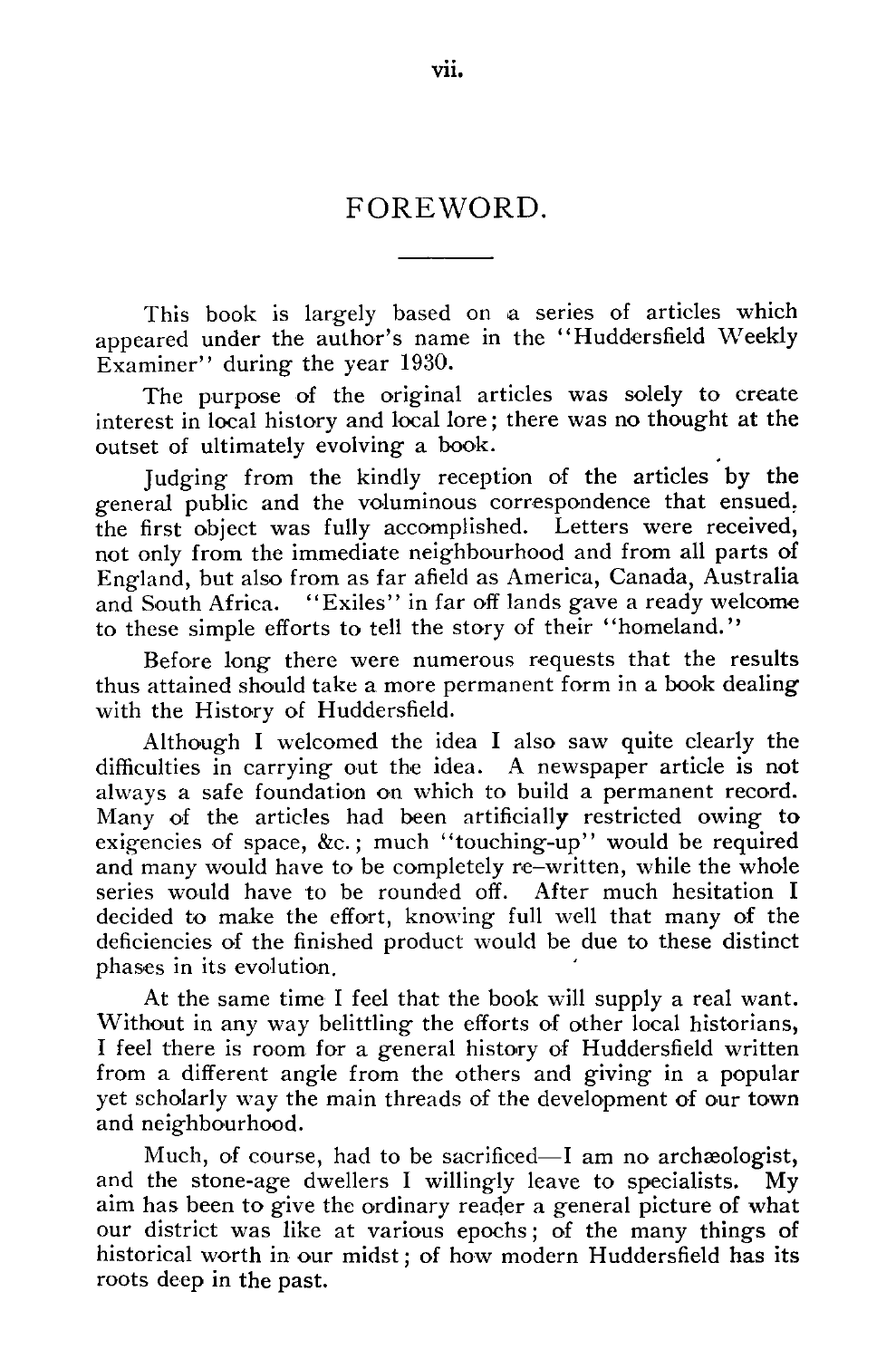Local patriotism is very strong in our district, but all too often it takes a wrong orientation ; there is not enough respect for the historic past, and this is doubly necessary in the age of democracy, for democracy is somewhat new with us and has not yet developed a liking for such things as tradition and sentiment. It too frequently falls a prey to the vandals who talk about "progress" without knowing the true meaning of the word. What destruction has been carried out in the "sacred" name of progress !

To the vandals there is nothing venerable in the survivals of past ages; "these old ruins" cumber the earth; let us demolish them completely and build "public conveniences" on the spot. Only a careful study of local history can rectify this point of view by creating a sound public opinion alive to the real aspects of the case. I am, therefore, asking my reader to step out of this present age of speed and scurry, of industrialism and exploitation, into the days of long ago, into the restful quiet of the cloisters, and there pause and muse awhile—dream dreams, too, if you wish. We will, as it were, take a voyage down the ages and arrive at length back in the 20th century, possibly enlightened, with greater civic pride and a full consciousness that we are citizens of no mean city.

Then, may be, the journey over, this ancient monument, that old landmark, that time hallowed custom, will, after all, seem worthy of preservation, both for its intrinsic value and for the story it can unfold—another site may even be found for the very necessary, but very mundane "conveniences."

Now for an expression of thanks to all those who have in any way helped to make this work a labour of love—to the Proprietors of the "Huddersfield Examiner" for their kind permission to use the articles already referred to; to my old friend, Mr. W. H. Sikes, for valuable help in so many ways and for allowing me to reproduce so many of his splendid photographs of local views; to Mr. Philip Ahier, without whose assistance many of the errors of the original articles would have remained undetected, and who has put at my disposal the results of his independent researches into local history. I owe to Mr. Ahier the many genealogical tables to be found in the book, and express my deep sense of gratitude to him for reading the final MSS. before it went to the press.

My indebtedness to Mr. Hobkirk and Mr. D. F. E. Sykes is apparent from the many quotations from their books. To others, too numerous to mention by name, I offer my sincere thanks.

As regards the blocks that illustrate the book, my indebtedness is due to Mr. W. H. Sikes for supplying most of the photographs, and to the Proprietors of the "Huddersfield Examiner" for the loan of some 30 blocks that illustrated my articles in their weekly paper.